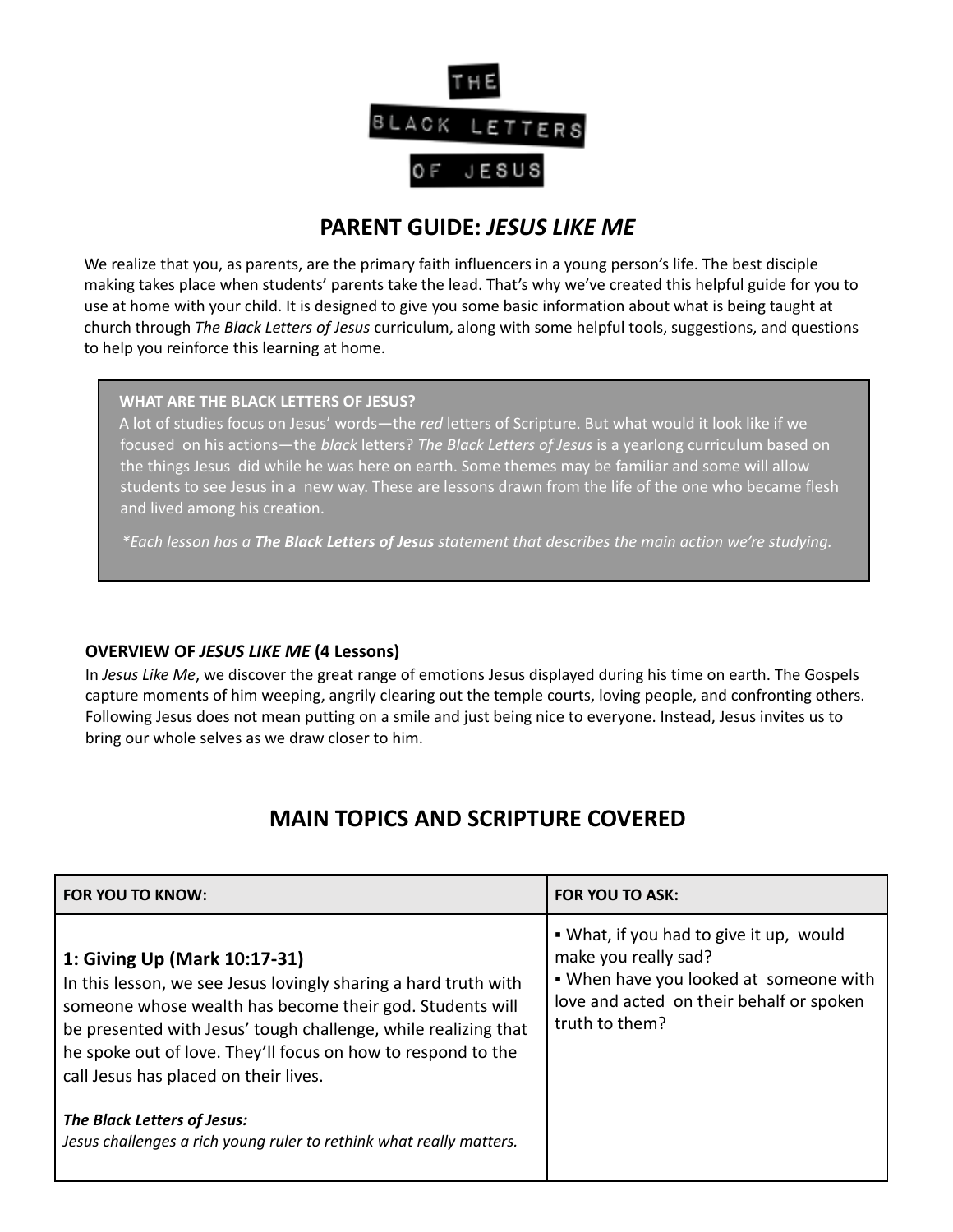| 2: Angry Jesus (John 2:13-25)<br>In this story, Jesus was filled with righteous anger when he<br>saw people taking advantage of others and using the temple<br>system for their own benefit. This lesson will help students<br>connect Jesus' righteous anger with things in the world that<br>stir up their own righteous anger.<br>The Black Letters of Jesus:<br>Jesus shows righteous anger toward sin.                                                                                                                                       | • How is regular anger<br>different from righteous<br>anger?<br>. When have you felt<br>righteous anger towards<br>something or someone?<br>(*righteous anger is anger<br>towards a sin, an injustice, or<br>something) |
|---------------------------------------------------------------------------------------------------------------------------------------------------------------------------------------------------------------------------------------------------------------------------------------------------------------------------------------------------------------------------------------------------------------------------------------------------------------------------------------------------------------------------------------------------|-------------------------------------------------------------------------------------------------------------------------------------------------------------------------------------------------------------------------|
| 3: It's Okay to Cry (John 11:17-44)<br>Sometimes a crisis can reveal the depth of one's faith. This<br>lesson contrasts the trust (or lack thereof) between Mary and<br>Martha when their brother dies. We'll see how Jesus' actions<br>show how deep his love for people runs, and that sometimes<br>not giving others what they think they need or want is better<br>for their faith. Students will learn that the Christian life is not<br>perfect nor free from sadness or confusion.<br>The Black Letters of Jesus:<br>Jesus feels our pain. | . When have you wept or<br>shown deep sadness for<br>something or someone?<br>. What do you think God is trying to<br>accomplish in our times of pain and hurt?                                                         |
|                                                                                                                                                                                                                                                                                                                                                                                                                                                                                                                                                   | . Why is it difficult to show mercy to                                                                                                                                                                                  |
| 4: Reach Out to the 'Unlovable' (Acts 9:1-19)<br>We will look at Jesus' call to Ananias to reach out in love<br>toward Saul, a known persecutor of Christians. Students will<br>be challenged to consider how to live this call today. How can<br>we show God's love to those we normally view as not "love<br>worthy"? In what ways are we challenged with the same<br>commission given to Saul to share the Gospel of Jesus Christ<br>with the world?                                                                                           | someone who has wronged you greatly?                                                                                                                                                                                    |
| The Black Letters of Jesus:<br>Jesus calls us to pray for and minister to our enemies.                                                                                                                                                                                                                                                                                                                                                                                                                                                            |                                                                                                                                                                                                                         |